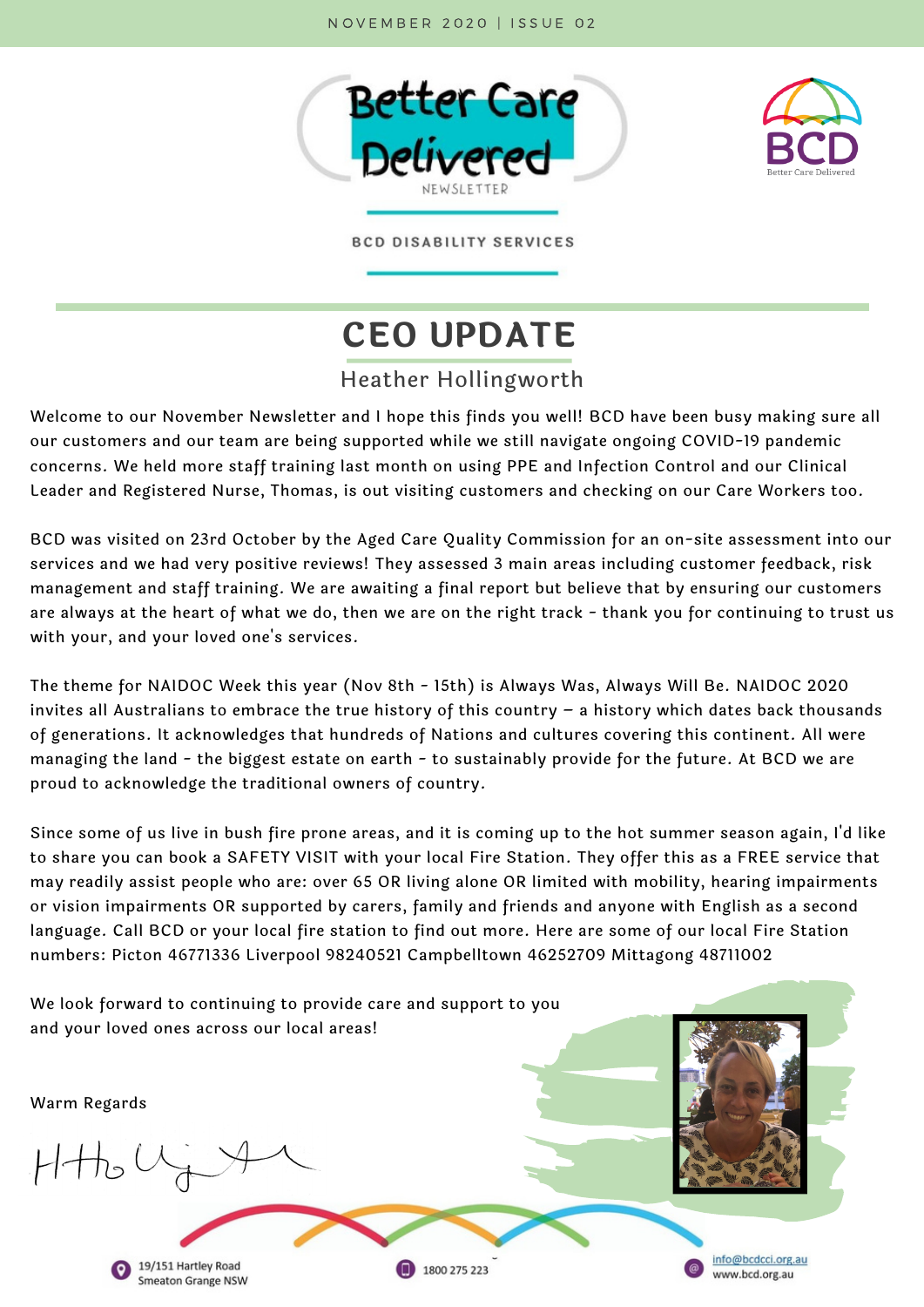# **Advocate Educate Celebrate**



# **AWARENESS DAYS & EVENTS**

National Family Care Givers Month 8-15 -Naidoc Week 13- World Kindness day 14-World Diabetes day 15 –White Cane Day – Vision Australia 20- White Ribbon Day

### **WELLNESS & SELF CARE TIPS Customer: Josh**

- Try new things
- Explore your passions
- Find out what you enjoy
- Learn a new skills
- Keep a journal
- Talk to a therapist
- Create a garden
- Go on a nature walk
- Do some baking
- Paint something
- Make a photo collage











1800 275 223

2- National Grief Awareness Week 3 – International Day of People with Disability – IDPwD 5- International Volunteers Day 10- World Human Rights Day

## Good news story

**Care Worker: Randall BCD Services: Social and Community access**

There's no better feeling than getting outside in the sun and soil, to build you own herb garden to improve your overall physical and mental well-being. This is the experience on a service with Joshua's care worker Randall. Joshua loves to be active and social at home and in the community.

Joshua doesn't let his vision impairment hold him back and with support from his Care Worker he planted a herb garden bed from scratch. They ended up with some rosemary, coriander, oregano, chives, sage and parsley.

The next challenge will be to add to this garden and include some root vegetables. Joshua cannot wait to watch it grow and add his home grown herbs to some cooking.



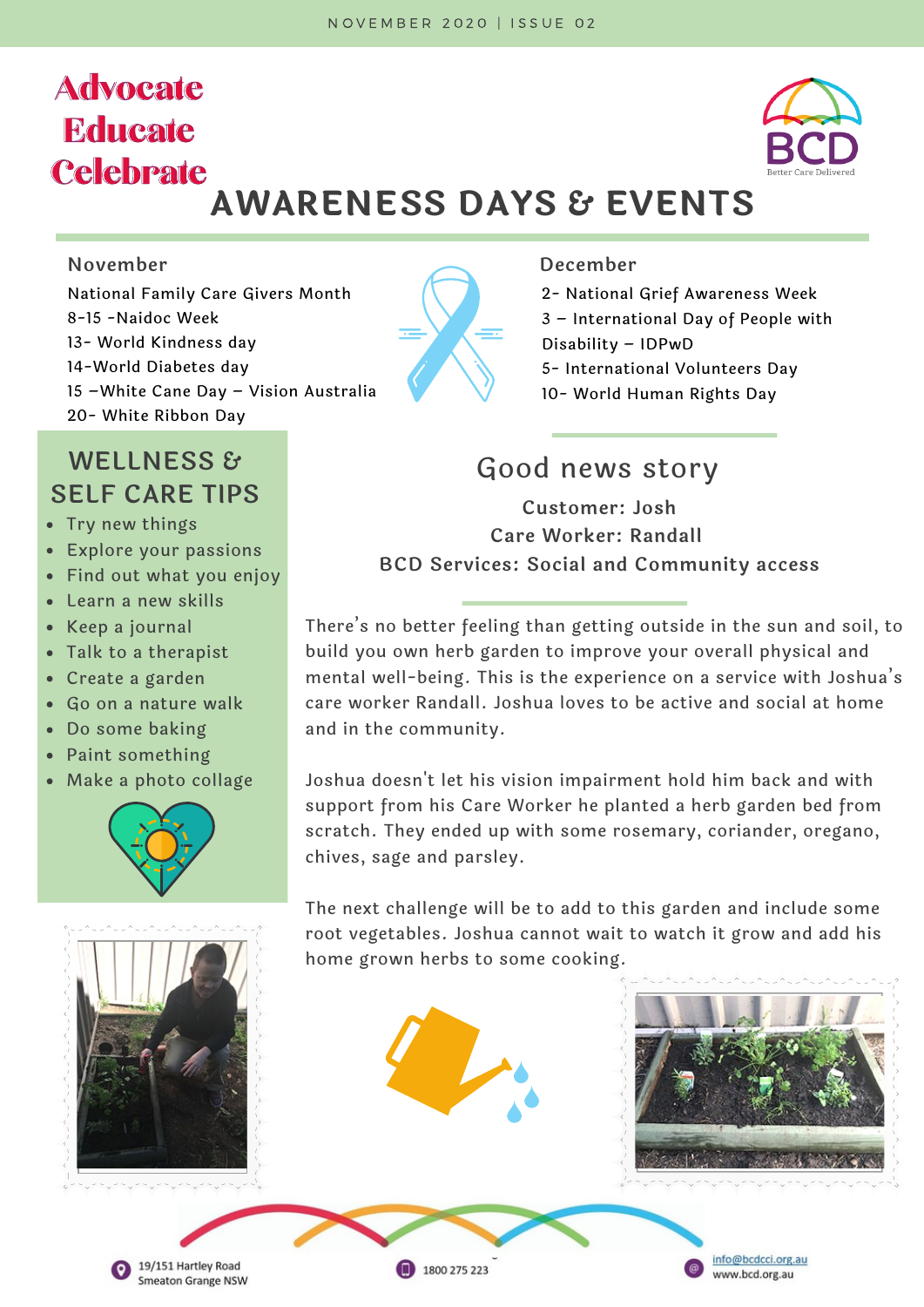

### Lauryn

#### **Support Cooordintor &** Transitioning Officer





**Time in sector:**10 years, I've been with BCD for 8 years, starting as a support worker, moving on to be part of Care Central and then onto my current role.

**What do you like about BCD?** We are passionate about helping people reach their goals and very customer centric, which allows me to provide additional support when needed.

**What are your passions?** Supporting people to apply for the NDIS so they are not walking alone. **What do you enjoy when you are not working?** Camping with friends, riding motorbikes, bush walking and being outdoors.

**If you need assistance you can contact me on:** mobile- 0417963820

#### **BCD BCD** Aged Care Services NDIS Services **Social & Skill building Personal Care Community access Domestic Assistance In home care Community Access Personal care In-Home Respite Plan Management • Transport Support Coordination Nursing Applying for NDIS support** friends<br>of BCD

Have a voice and help shape the services of BCD We meet every two months and would love for you to join us Next meeting: December 2020

**Phone: 0409278840 or email: rachael.field@bcdcci.org.au Places are limited**

# Disability Quality Standards

#### **Standard 2: Participation and Inclusion**

**What this means to you:** You can take part in the community and feel included when you use disability services. Also you have opportunity to live in the community and be valued for one's uniqueness and abilities, like everyone else.